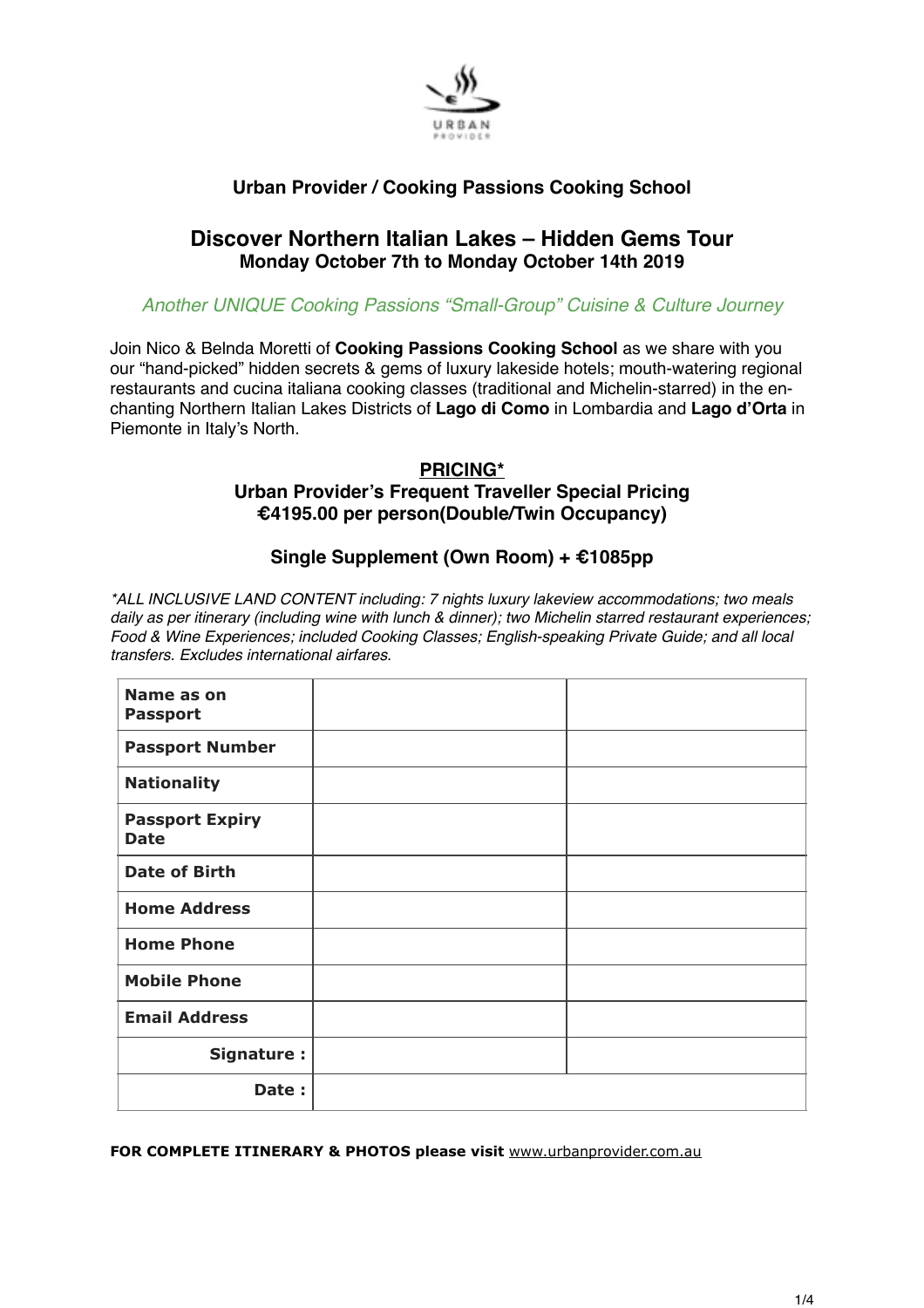# **Tour Itinerary Overview**

| Day            | <b>Activity</b>                                                        | <b>Accommodation</b>            | <b>Meals</b> |
|----------------|------------------------------------------------------------------------|---------------------------------|--------------|
| 1              | Arrive in Varenna, Lago di<br>Como                                     | Hotel du Lac,<br>Varenna        |              |
| $\overline{2}$ | <b>Italian Cooking Class</b>                                           | Hotel du Lac,<br>Varenna        | B, L, D      |
| 3              | Bellagio, Lago di Como<br>Cruise                                       | Hotel du Lac,<br>Varenna        | B, L         |
| $\overline{4}$ | Free Day, Lago di Como                                                 | Hotel du Lac,<br>Varenna        | B, D         |
| 5              | Regional Italian Lunch and<br>Lago D'Orta                              | Hotel San Rocco,<br>Lago D'Orta | B, L         |
| 6              | <b>One-Michelin Star Cooking</b><br>& Lunch Experience, Lago<br>D'Orta | Hotel San Rocco,<br>Lago D'Orta | B, L         |
| $\overline{7}$ | <b>Two-Michelin Star Final</b><br>Group Dinner, Lago D'Orta            | Hotel San Rocco,<br>Lago D'Orta | B, D         |
| 8              | Departure from Orta San<br>Giulio, Lago D'Orta                         |                                 | B            |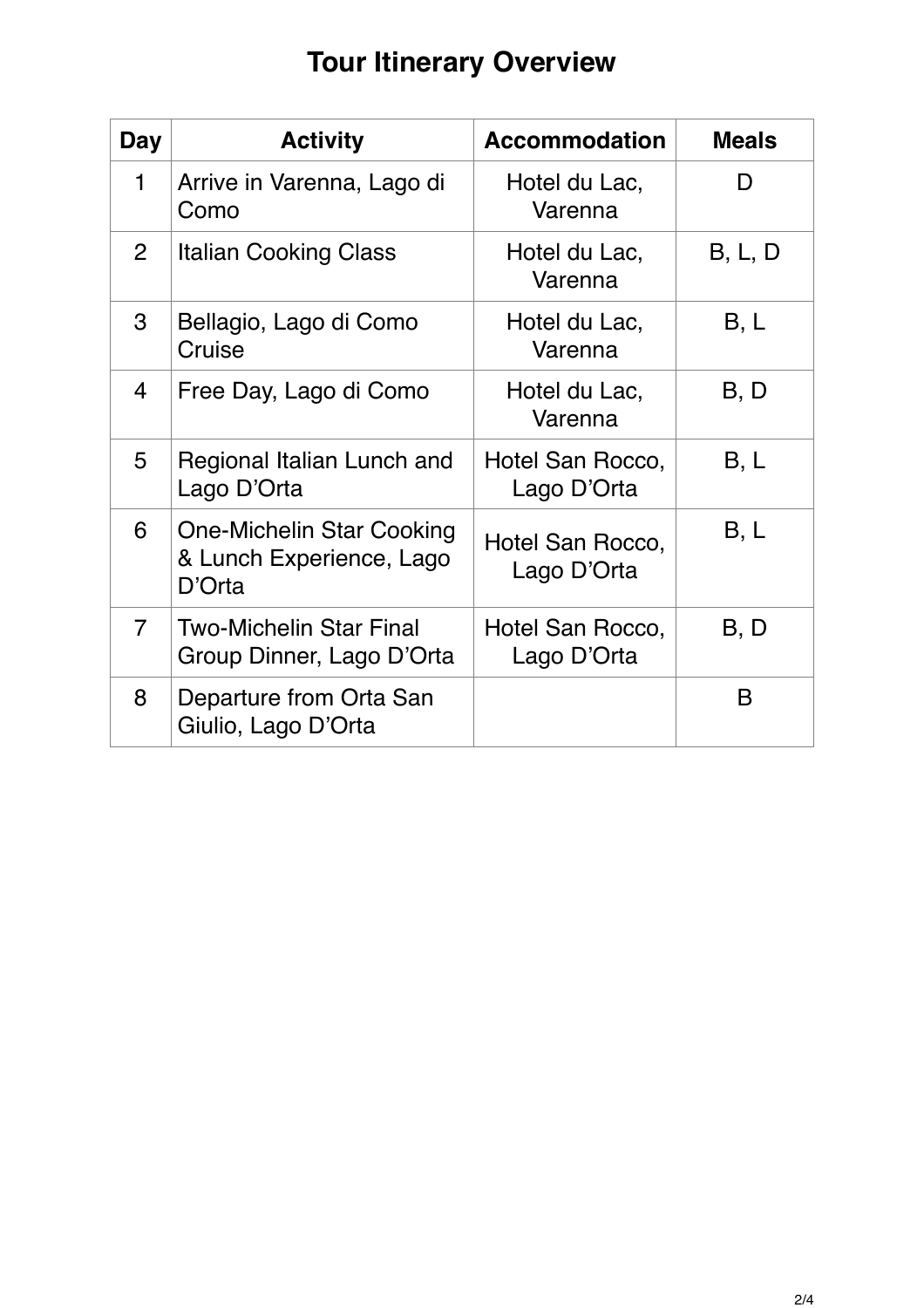## **PRICING & INCLUSIONS**

### **€4195 per person - Double/Twin Occupancy Single Supplement (Own Room) + €1085pp**

#### **The following is INCLUDED in the price:**

- *• 4 nights Luxury Lake-View Accommodation at Varenna's best hotel [Hotel du Lac](http://www.albergodulac.com/index.php?lang=en) (Lago di Como)*
- *• 3 nights Luxury Lake-View Accommodation at 5-star luxury hotel – [Hotel San Rocco](http://www.hotelsanrocco.it) in Orta San Giulio (Lago d'Orta)*
- *• Two meals daily (Breakfast and Lunch or Dinner with included wine), including meals at traditional Italian restaurants and Michelin-awarded restaurants*
- *• Private Airport Transfers from Milano's Malpensa Airport or Milano Centrale to Varenna*
- *• Return Private Transfers from Lago D'Orta to Milano's Malpensa Airport or Milano Centrale*
- *• 1 Italian Hands-On cooking class Varenna*
- *• 1-Star Michelin Restaurant Cooking Demonstration & Lunch - [Locanda D'Orta-](http://www.locandaorta.com/#home) Lago d'Orta*
- *• 2-Star Michelin Restaurant Dinner [Villa Crespi -](http://www.villacrespi.it/en/) Lago d'Orta*
- *• Group Visit and Lunch to Bellagio on Lago di Como*
- *• Private transfer between Varenna (Lago di Como) and Orta San Giulio (Lago d'Orta)*
- *• Services of a Group Escort (including Registered Nurse)*
- *• Group Pre-Trip Briefing (Perth)*

## **The following is NOT INCLUDED in the price:**

- *• International & domestic airfares*
- *• Travel Insurance (compulsory)*
- *• Any additional tours or museum admissions*
- *• Any additional taxi fares*
- *• Any non-included alcoholic & non alcoholic beverages for meals*

*\*\*Note: Price is subject to change without notice as a result of international currency fluctuations that may affect the cost of land transportation, hotels, or other related services. You will be notified as soon as any changes are affected.*

#### **Booking Deadline (Or until places remain): 01 June 2019**

- Due to the limited rooms available at our selected hotels, bookings must be secured by February 1st 2019 so that we can confirm them with our accommodation providers. We trust this meets with your understanding.

## **HOW TO BOOK**

**Booking Deposit:** \$AUD900 non-refundable BOOKING DEPOSIT is required to hold a booking for the tour, at the time of your reservation. We are able to refund your Booking Deposit should a replacement be found for any cancelled places. Booking Deposits are used to secure accommodations and tour services. Please forward with completed BOOKING FORM and a copy of the Information Page of your passport by email or post to - Urban Provider, 267 Vincent Street, Leederville WA 6007.

#### *Booking Deadline – 01 June 2019*

**Final Payment:** Payment in full is required at least 90 days prior to departure **(Final Payment Due: 07 July 2019**). Payment can be made at any time before the final due date, if you prefer. Final Payment will be converted from €EUR to \$AUD based on the prevailing Foreign Cash Currency Exchange rate at the time of payment. To view the Foreign Cash Currency Exchange to be used at the time of payment, please visit the QantasCash rates website at - https://www.gantascash.com/rates-fees/currencies-rates/

#### **CANCELLATION**

In the event that you may have to cancel your tour for any reason, we allow refunds for payments in the following way:

- 100% refund provided for notice of cancellation given with 90 days notice. Any refunds of Booking Deposits to customers, within this time, are subject to each hotel/tour business' own terms and conditions, which can be obtained upon request.
- 60% refund provided for notice of cancellation between 60 to 89 days.
- 30% refund provided for notice of cancellation between 30 to 59 days
- No refund is possible for cancellation less than 30 days prior to start date of the tour.

**Payment Options** *(Places confirmed upon receipt of payment)*

- **Direct Deposit Payments** Payment can be made by **direct deposit** at any **NATIONAL AUSTRALIA BANK** or **online** with your registered online banking facilities.
- **Credit Card Payments** may be made with a 2% Merchant Facility charge applied. Please contact us and we can process by phone.
- **• To pay online** through your financial institution, please find the following account details to make it easy to make your payment :
	- Account Name: urban provider
	- · BSB Number: **086 492**
	- · Account Number: **750161399**
	- Please include your name at the "Description" field.